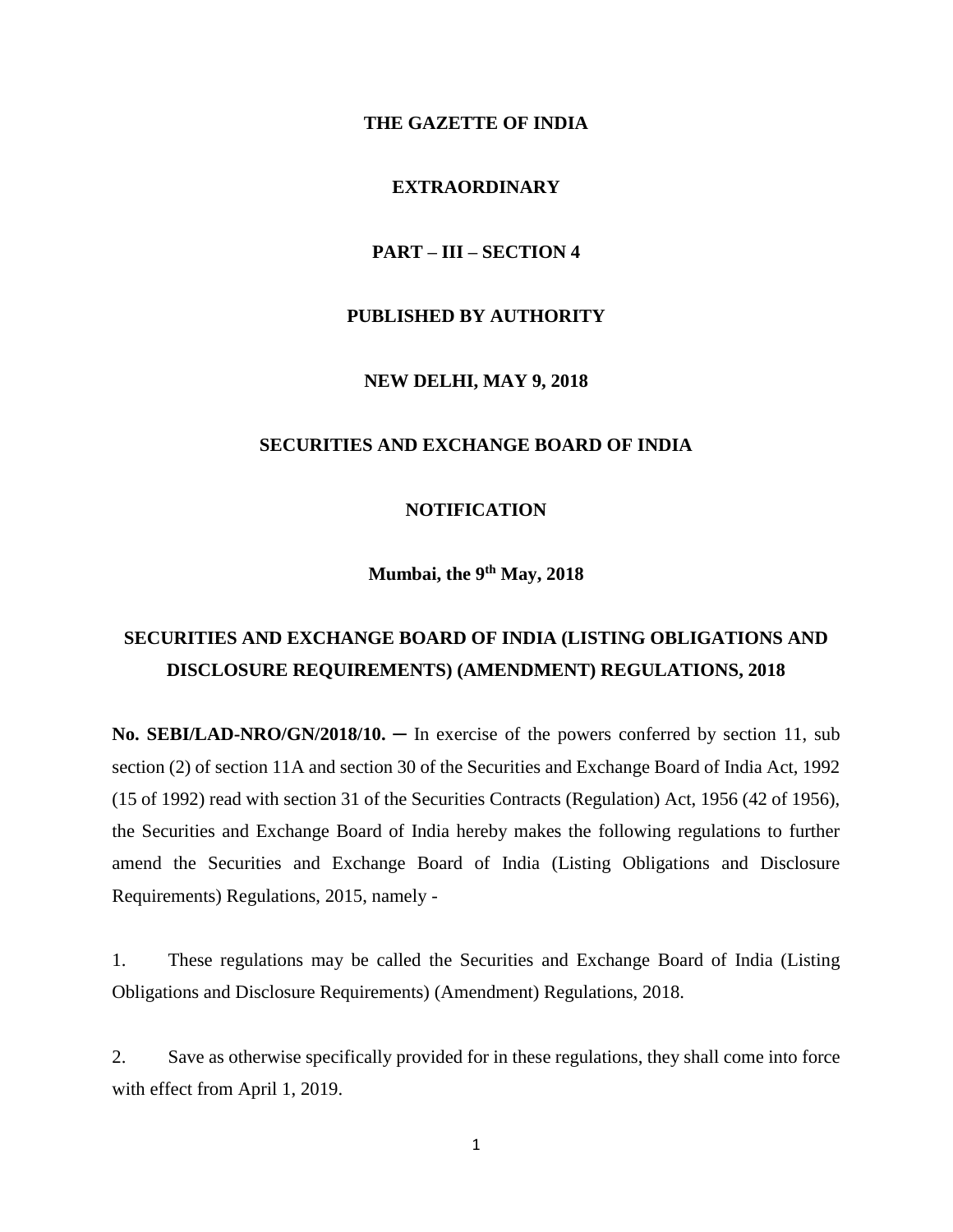3. In the Securities and Exchange Board of India (Listing Obligations and Disclosure Requirements) Regulations, 2015, -

(a) in regulation  $(2)$ , in sub-regulation  $(1)$ , in clause  $(zb)$ , -

i. the following proviso shall be inserted after the definition and before the existing proviso, namely, -

"Provided that any person or entity belonging to the promoter or promoter group of the listed entity and holding 20% or more of shareholding in the listed entity shall be deemed to be a related party."

- ii. in the existing proviso, which shall be renumbered as the second proviso, the word "further" shall be inserted after the word "Provided" and before the word "that".
- (b) in regulation 15, in sub-regulation (2) as well as in the proviso to clause (b) of subregulation (2), the figure "17A" shall be inserted after the figure "17" and the figure "24A" be inserted after the figure "24".
- (c) in regulation  $(16)$ , in sub-regulation  $(1)$ ,
	- i. in clause (b),
		- 1. in sub-clause (ii), the words "or member of the promoter group of the listed entity" shall be inserted after the words "associate company".
		- 2. after the existing sub-clause (vii), the following new sub-clause shall be inserted, namely,-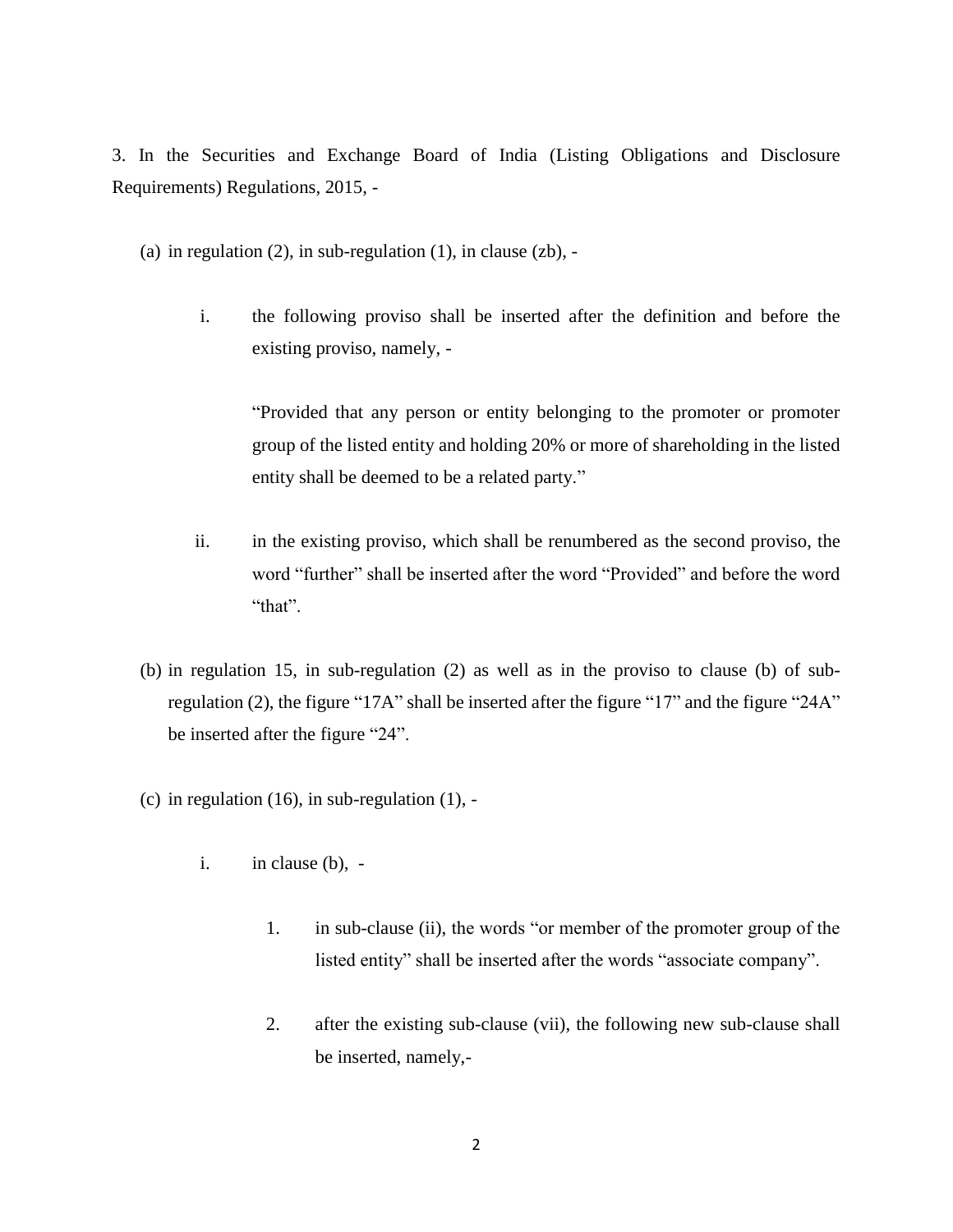"(viii) who is not a non-independent director of another company on the board of which any non-independent director of the listed entity is an independent director:"

The aforesaid amendments mentioned in clause (i) shall come into force with effect from October 1, 2018.

- ii. in clause (c), the word "twenty" shall be substituted with the word "ten".
- iii. in clause (d), the words "executive directors, including all functional heads" shall be substituted with the following –

"chief executive officer/managing director/whole time director/manager (including chief executive officer/manager, in case they are not part of the board) and shall specifically include company secretary and chief financial officer:"

(d) in regulation 17, -

- i. in sub-regulation (1),
	- 1. in clause (a), the following proviso and explanation shall be inserted-

"Provided that the Board of directors of the top 500 listed entities shall have at least one independent woman director by April 1, 2019 and the Board of directors of the top 1000 listed entities shall have at least one independent woman director by April 1, 2020;

Explanation: The top 500 and 1000 entities shall be determined on the basis of market capitalisation, as at the end of the immediate previous financial year."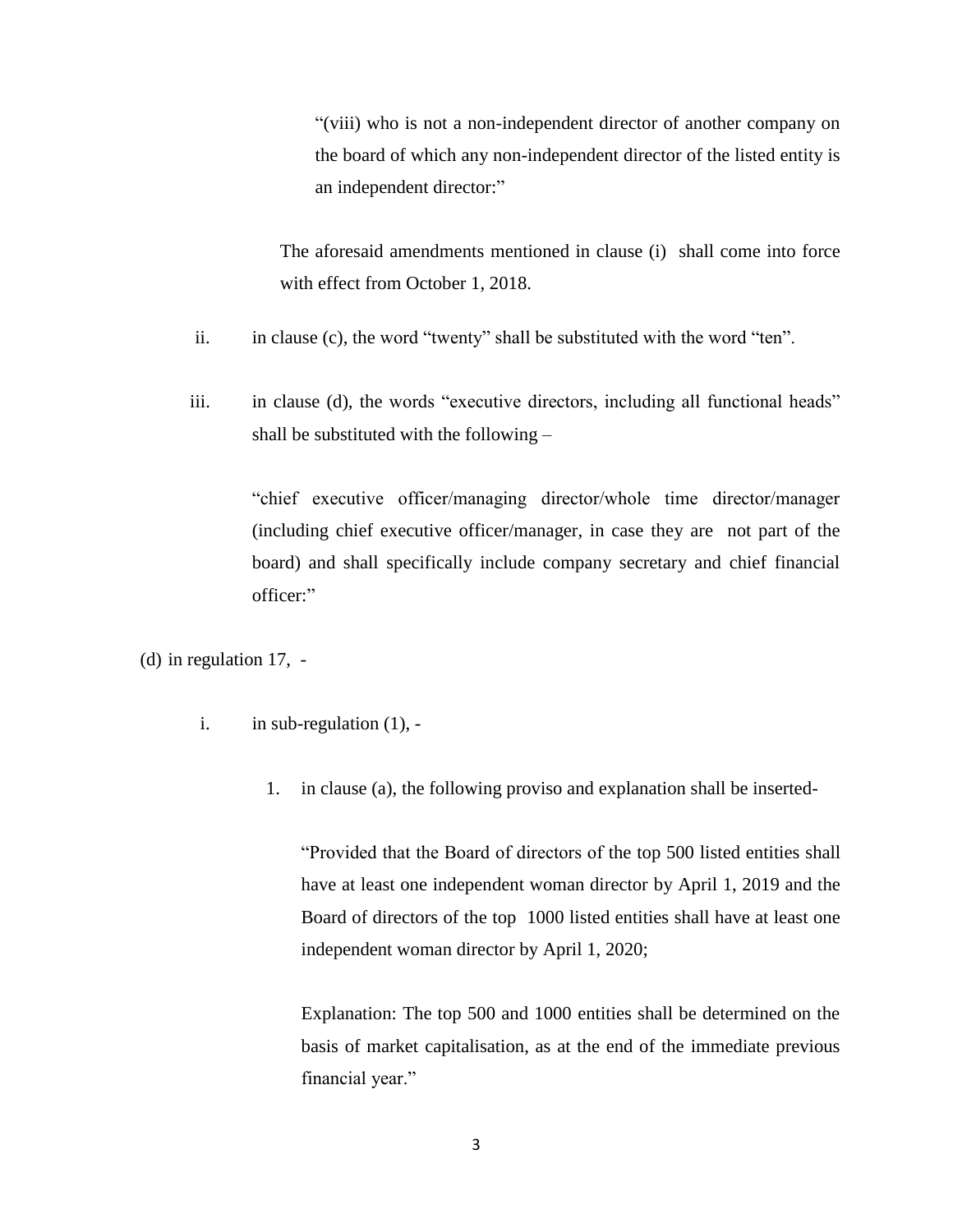2. after the existing clause (b), the following new clause shall be inserted, namely,-

"(c) The board of directors of the top 1000 listed entities (with effect from April 1, 2019) and the top 2000 listed entities (with effect from April 1, 2020) shall comprise of not less than six directors.

Explanation: The top 1000 and 2000 entities shall be determined on the basis of market capitalisation as at the end of the immediate previous financial year."

ii. after the existing sub-regulation (1), the following new sub-regulation shall be inserted, namely,-

 $(1)$  No listed entity shall appoint a person or continue the directorship of any person as a non-executive director who has attained the age of seventy five years unless a special resolution is passed to that effect, in which case the explanatory statement annexed to the notice for such motion shall indicate the justification for appointing such a person."

iii. after the newly inserted sub-regulation (1A) as above, the following new subregulation shall be inserted, namely, -

> "(1B). With effect from April 1, 2020, the top 500 listed entities shall ensure that the Chairperson of the board of such listed entity shall - (a) be a non-executive director;

> (b) not be related to the Managing Director or the Chief Executive Officer as per the definition of the term "relative" defined under the Companies Act, 2013: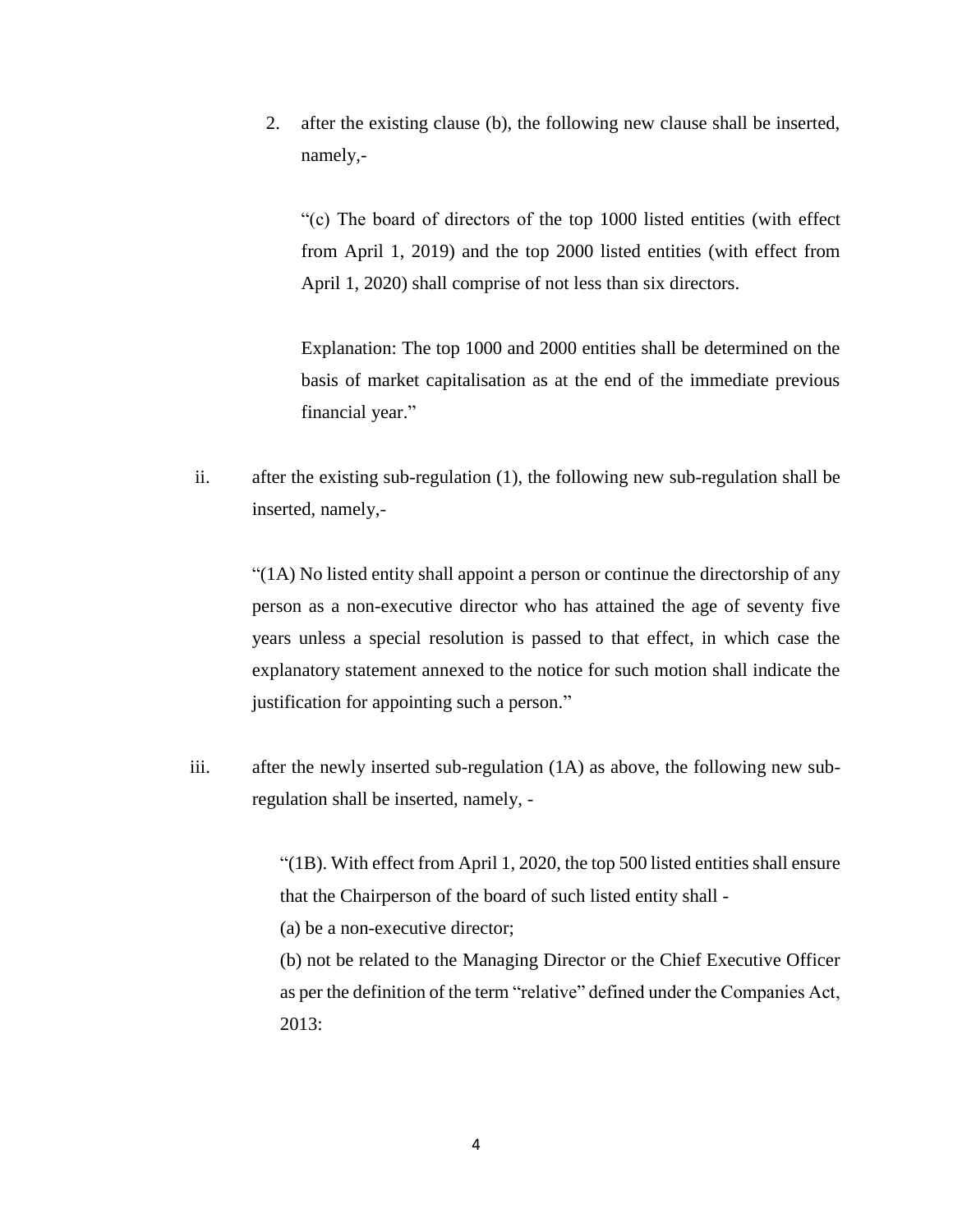Provided that this sub-regulation shall not be applicable to the listed entities which do not have any identifiable promoters as per the shareholding pattern filed with stock exchanges.

Explanation - The top 500 entities shall be determined on the basis of market capitalisation, as at the end of the immediate previous financial year."

iv. after the existing sub-regulation (2), the following new sub-regulation shall be inserted, namely, -

"(2A) The quorum for every meeting of the board of directors of the top 1000 listed entities with effect from April 1, 2019 and of the top 2000 listed entities with effect from April 1, 2020 shall be one-third of its total strength or three directors, whichever is higher, including at least one independent director ;

Explanation I – For removal of doubts, it is clarified that the participation of the directors by video conferencing or by other audio-visual means shall also be counted for the purposes of such quorum.

Explanation II - The top 1000 and 2000 entities shall be determined on the basis of market capitalisation, as at the end of the immediate previous financial year."

- v. in sub-regulation (6),
	- 1. after clause (c), the following new sub-clause shall be inserted, namely,-

"(ca) The approval of shareholders by special resolution shall be obtained every year, in which the annual remuneration payable to a single non-executive director exceeds fifty per cent of the total annual remuneration payable to all non-executive directors, giving details of the remuneration thereof."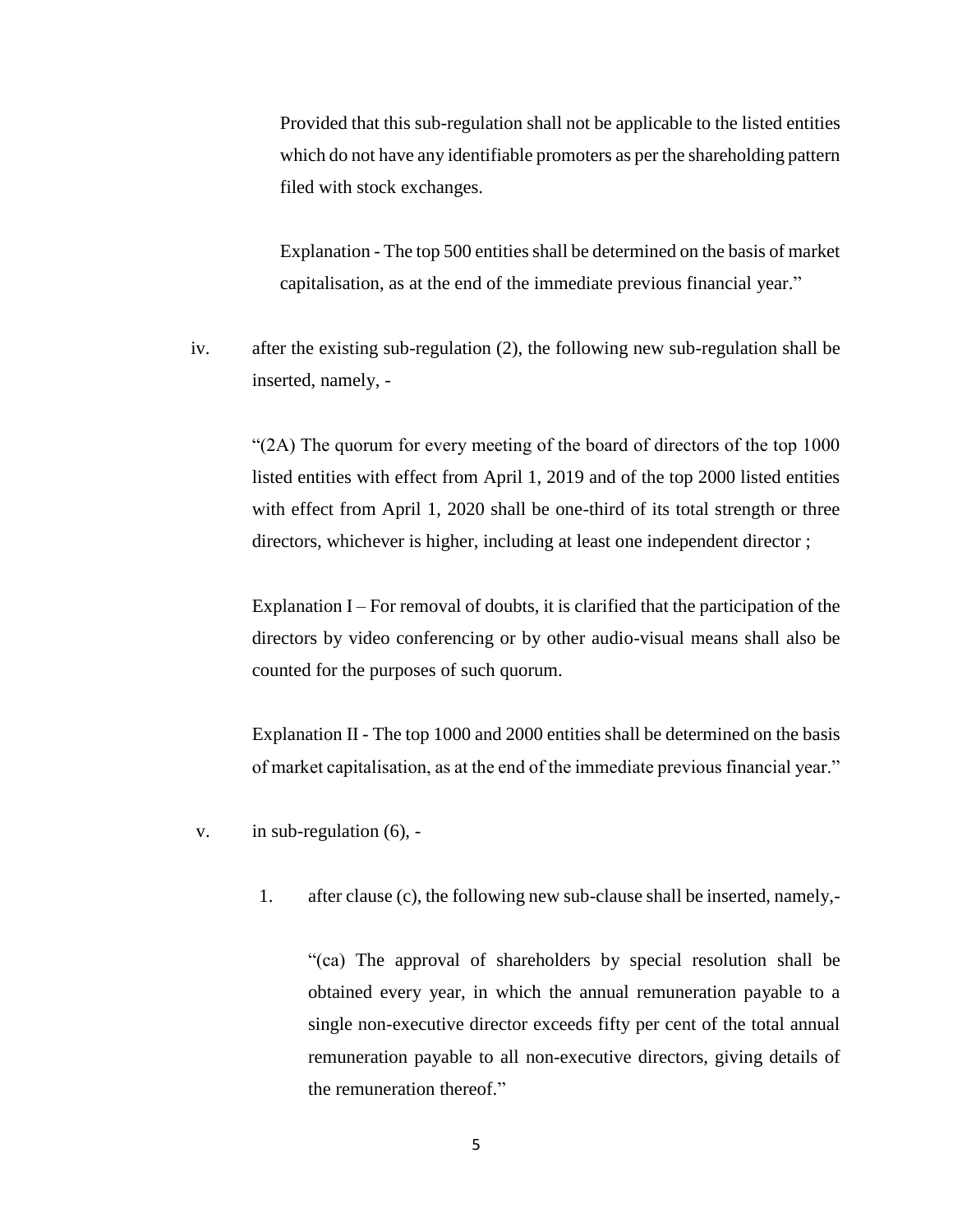2. after the existing clause (d), the following new clause shall be inserted, namely,-

"(e) The fees or compensation payable to executive directors who are promoters or members of the promoter group, shall be subject to the approval of the shareholders by special resolution in general meeting, if-

> (i) the annual remuneration payable to such executive director exceeds rupees 5 crore or 2.5 per cent of the net profits of the listed entity, whichever is higher; or (ii) where there is more than one such director, the aggregate

> annual remuneration to such directors exceeds 5 per cent of the net profits of the listed entity:

> Provided that the approval of the shareholders under this provision shall be valid only till the expiry of the term of such director.

> Explanation: For the purposes of this clause, net profits shall be calculated as per section 198 of the Companies Act, 2013."

vi. the sub-regulation (10) shall be substituted with the following, namely, -

"(10) The evaluation of independent directors shall be done by the entire board of directors which shall include -

(a) performance of the directors; and

(b) fulfillment of the independence criteria as specified in these regulations and their independence from the management:

Provided that in the above evaluation, the directors who are subject to evaluation shall not participate."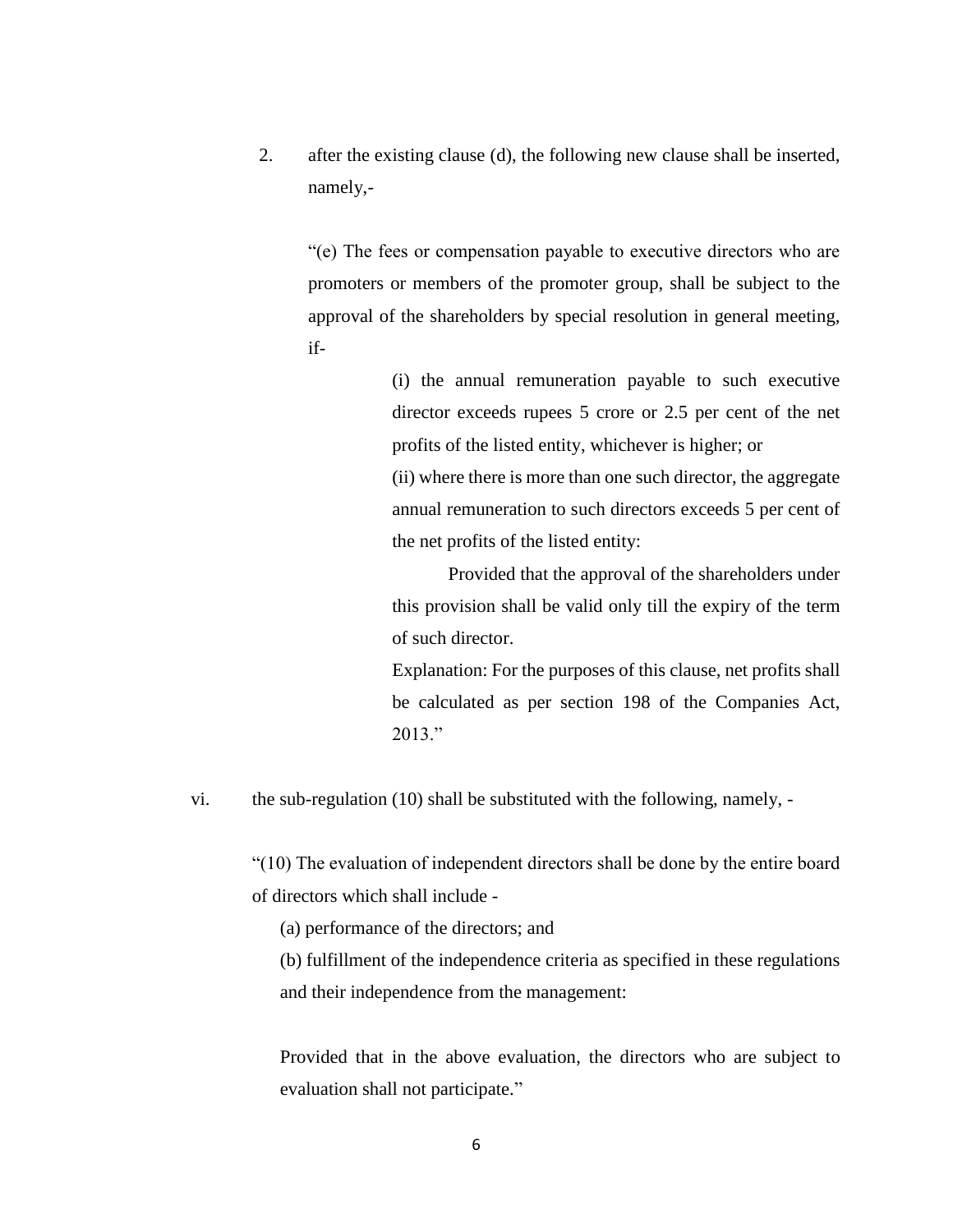vii. after the existing sub-regulation 10, the following new sub-regulation shall be inserted, namely,-

> "11. The statement to be annexed to the notice as referred to in sub-section  $(1)$ of section 102 of the Companies Act, 2013 for each item of special business to be transacted at a general meeting shall also set forth clearly the recommendation of the board to the shareholders on each of the specific items."

(e) after the existing regulation 17, the following new regulation shall be inserted, namely, -

#### **"17A. Maximum number of directorships.**

The directors of listed entities shall comply with the following conditions with respect to the maximum number of directorships, including any alternate directorships that can be held by them at any point of time -

(1) A person shall not be a director in more than eight listed entities with effect from April 1, 2019 and in not more than seven listed entities with effect from April 1, 2020:

Provided that a person shall not serve as an independent director in more than seven listed entities.

(2) Notwithstanding the above, any person who is serving as a whole time director / managing director in any listed entity shall serve as an independent director in not more than three listed entities.

For the purpose of this sub-regulation, the count for the number of listed entities on which a person is a director / independent director shall be only those whose equity shares are listed on a stock exchange."

(f) in regulation 19, -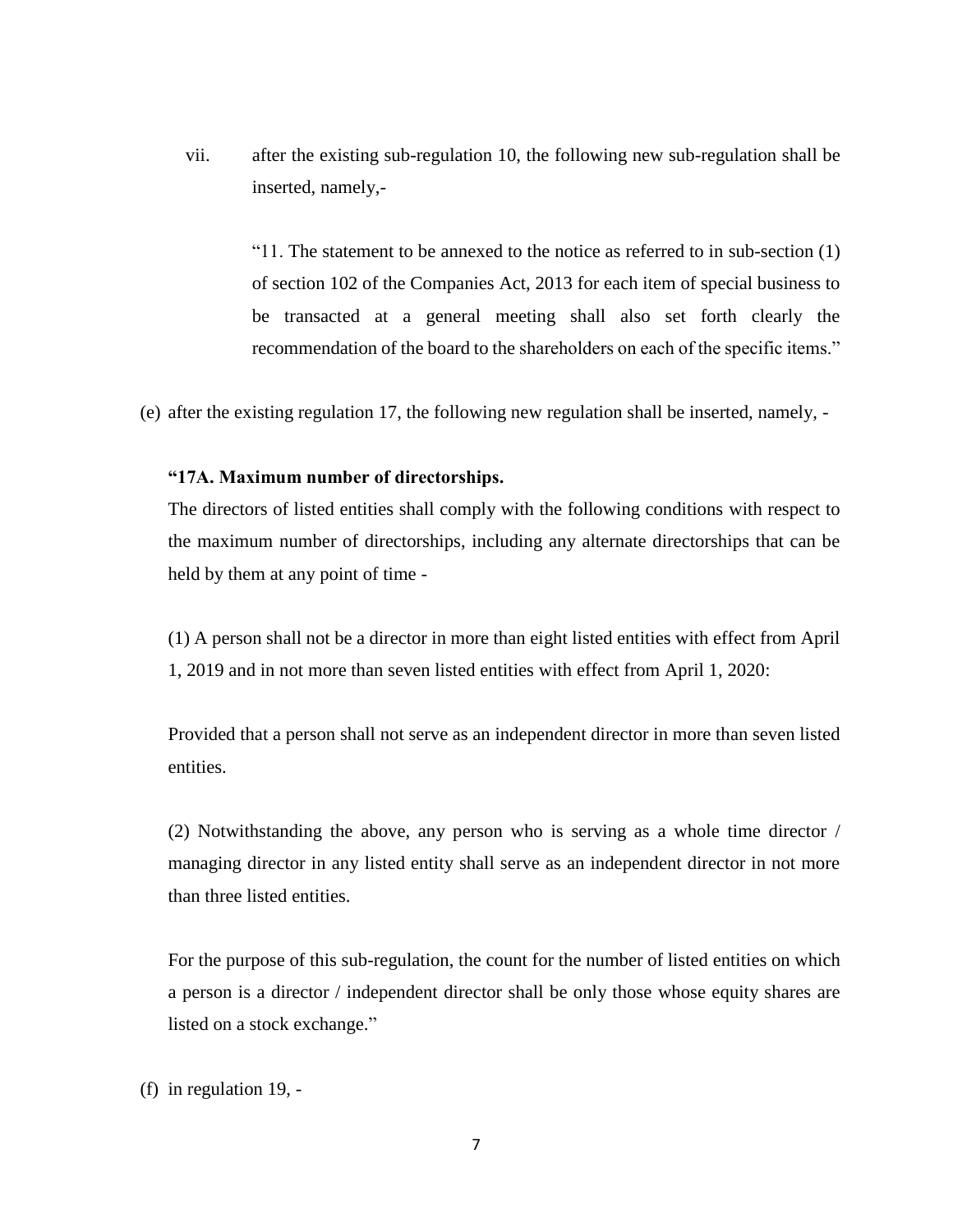a. after the existing sub-regulation (2), the following new sub-regulation shall be inserted, namely,-

"(2A) The quorum for a meeting of the nomination and remuneration committee shall be either two members or one third of the members of the committee, whichever is greater, including at least one independent director in attendance."

b. after the existing sub-regulation (3), the following new sub-regulation shall be inserted, namely, -

"(3A) The nomination and remuneration committee shall meet at least once in a year."

(g) in regulation 20, -

- a. in sub-regulation (1), for the words "the mechanism of redressal of grievances" the words "various aspects of interest" shall be substituted.
- b. after the existing sub-regulation (2), the following new sub-regulation shall be inserted, namely, -

"(2A) At least three directors, with at least one being an independent director, shall be members of the Committee."

c. sub-regulation (3) shall be substituted with the following, -

"(3) The Chairperson of the Stakeholders Relationship Committee shall be present at the annual general meetings to answer queries of the security holders."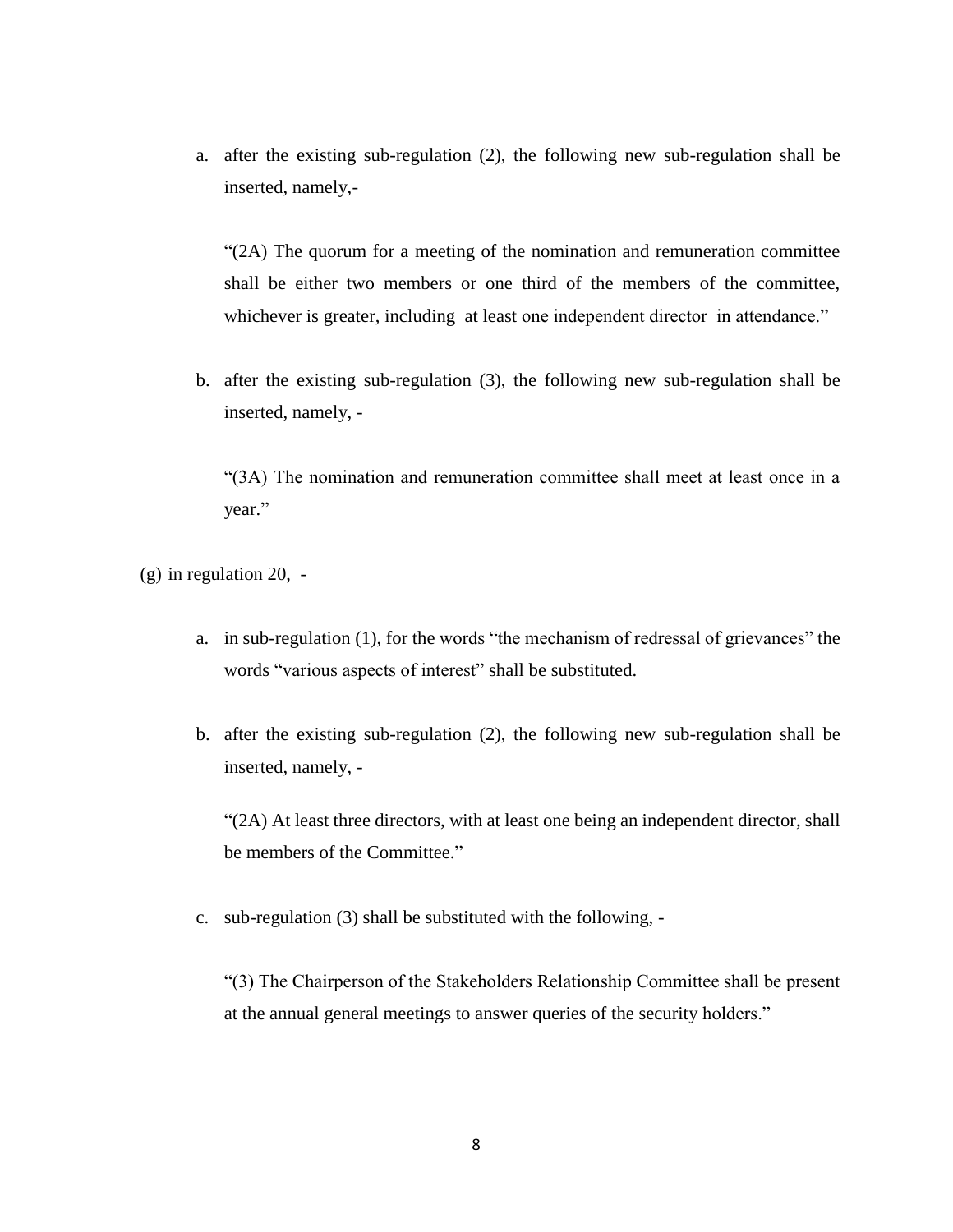d. after sub-regulation 3, the following new sub-regulation shall be inserted, namely - "(3A) The stakeholders relationship committee shall meet at least once in a year."

(h) in regulation 21, -

a. after the existing sub-regulation (3), the following new sub-regulation shall be inserted, namely,-

"(3A) The risk management committee shall meet at least once in a year."

- b. in sub-regulation (4), after the words "as it may deem fit" and before the symbol ".", the words "such function shall specifically cover cyber security" shall be inserted.
- c. in sub-regulation (5), the figure "100" shall be substituted with the figure "500".
- (i) in regulation 23,
	- a. in sub-regulation (1), the words "including clear threshold limits duly approved by the board of directors and such policy shall be reviewed by the board of directors at least once every three years and updated accordingly" shall be inserted after the words "related party transactions" and before the symbol ":".
	- b. after sub-regulation (1), the following new sub-regulation shall be inserted, namely,-

"(1A) Notwithstanding the above, a transaction involving payments made to a related party with respect to brand usage or royalty shall be considered material if the transaction(s) to be entered into individually or taken together with previous transactions during a financial year, exceed two percent of the annual consolidated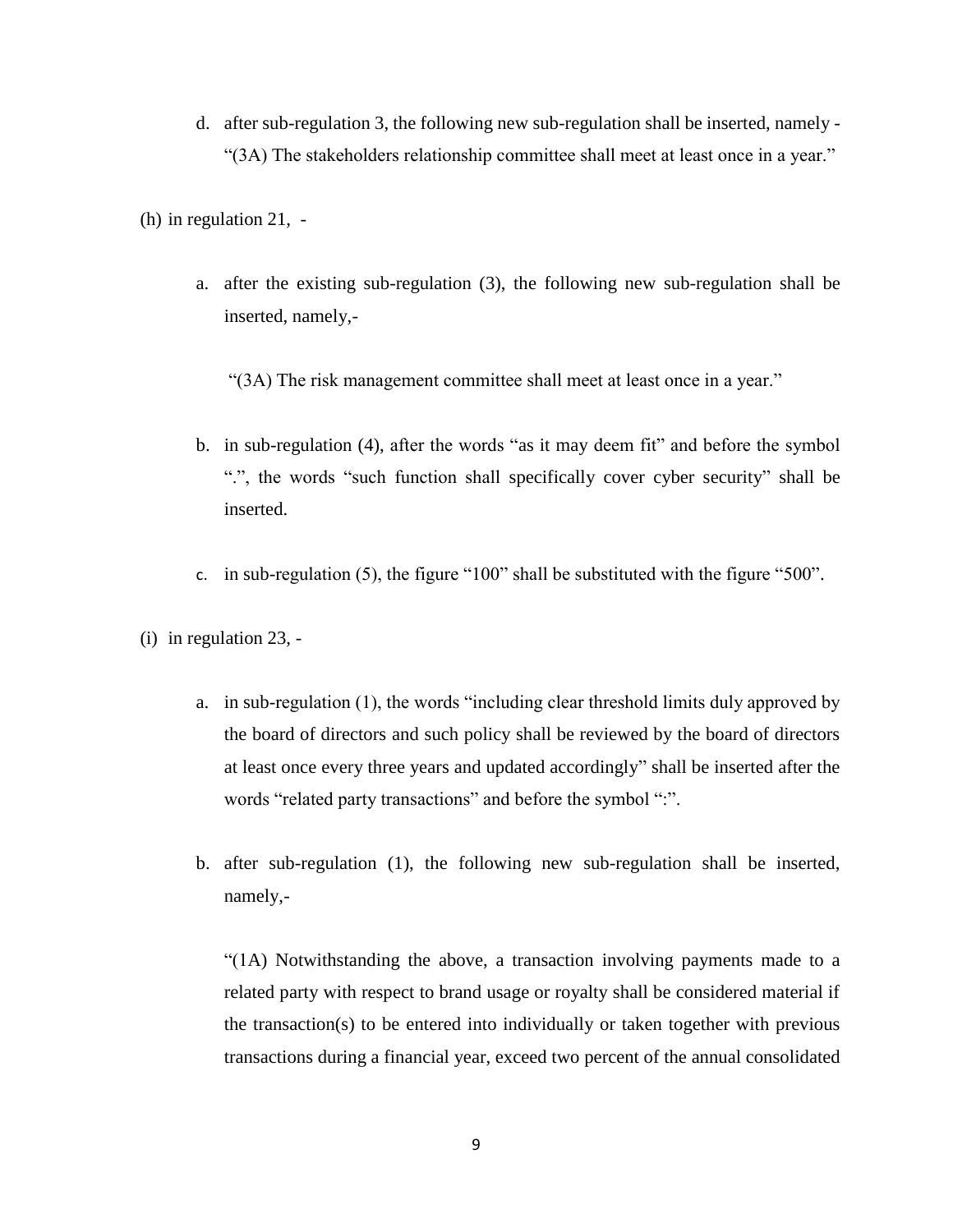turnover of the listed entity as per the last audited financial statements of the listed entity."

- c. in sub-regulation (4), the words "the related parties shall abstain from voting on" shall be substituted with the words "no related party shall vote to approve".
- d. in sub-regulation (7), the words "abstain from voting" shall be substituted with the words "not vote to approve the relevant transaction".
- e. after the existing sub-regulation (8), the following new sub-regulation shall be inserted, namely, -

"(9) The listed entity shall submit within 30 days from the date of publication of its standalone and consolidated financial results for the half year, disclosures of related party transactions on a consolidated basis, in the format specified in the relevant accounting standards for annual results to the stock exchanges and publish the same on its website."

The amendment shall come into force with effect from the half year ending March 31, 2019.

- (j) in regulation 24,
	- a. the existing sub-regulation (1) shall be substituted with the following, namely, -

"(1) At least one independent director on the board of directors of the listed entity shall be a director on the board of directors of an unlisted material subsidiary, whether incorporated in India or not.

Explanation- For the purposes of this provision, notwithstanding anything to the contrary contained in regulation 16, the term "material subsidiary" shall mean a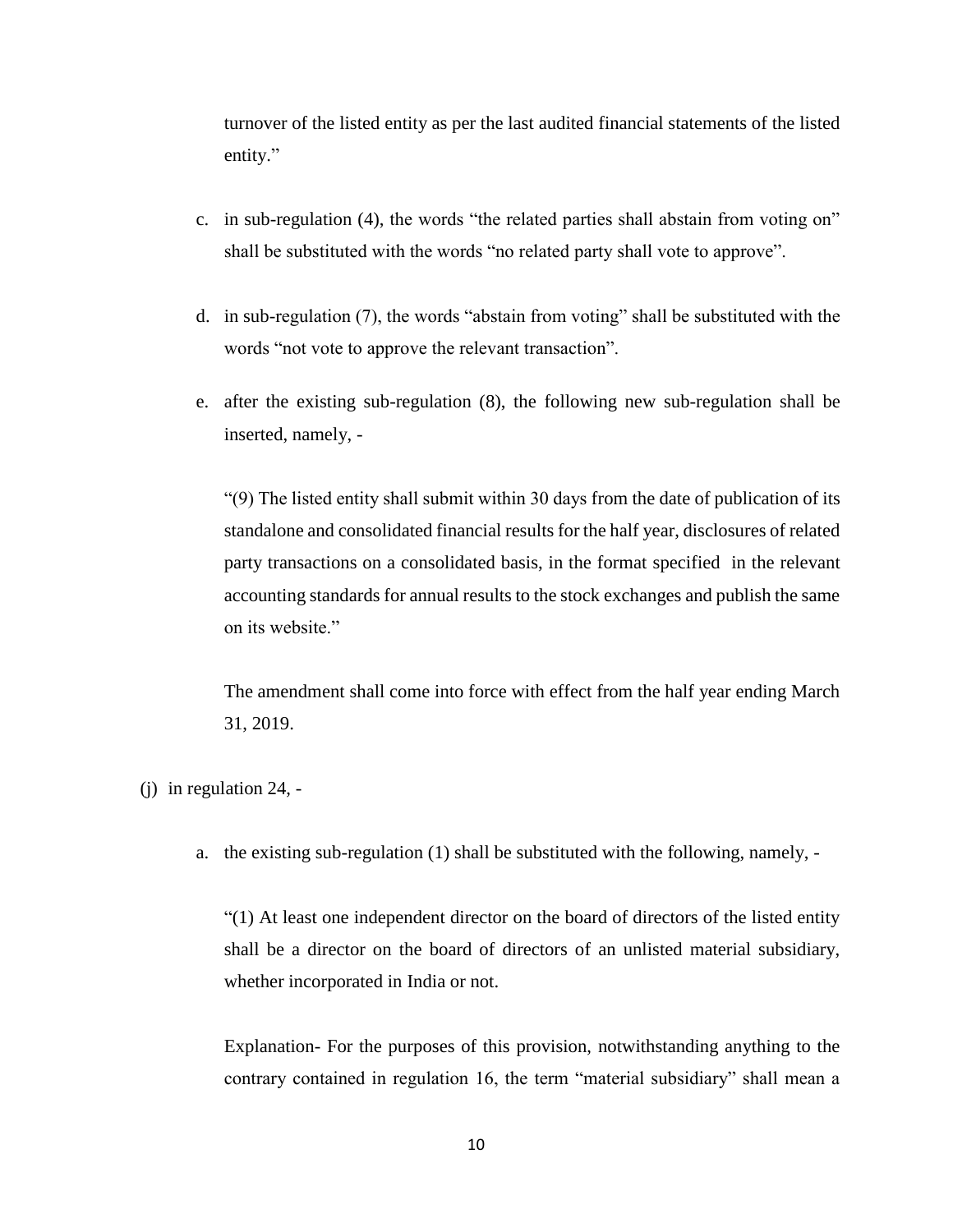subsidiary, whose income or net worth exceeds twenty percent of the consolidated income or net worth respectively, of the listed entity and its subsidiaries in the immediately preceding accounting year."

b. in the Explanation to sub-regulation (4), the word "material" appearing after the word "unlisted" shall be omitted.

(k) after the existing regulation 24, the following new regulation shall be inserted, namely,-

"24A. Secretarial Audit.

Every listed entity and its material unlisted subsidiaries incorporated in India shall undertake secretarial audit and shall annex with its annual report, a secretarial audit report, given by a company secretary in practice, in such form as may be specified with effect from the year ended March 31, 2019."

- (l) in regulation 25,
	- i. the existing sub-regulation (1) shall be substituted with the following new subregulation, namely, -

"(1) No person shall be appointed or continue as an alternate director for an independent director of a listed entity with effect from October 1, 2018."

ii. after the existing sub-regulation 7, the following new sub-regulations shall be inserted, namely, -

"(8) Every independent director shall, at the first meeting of the board in which he participates as a director and thereafter at the first meeting of the board in every financial year or whenever there is any change in the circumstances which may affect his status as an independent director, submit a declaration that he meets the criteria of independence as provided in clause (b) of sub-regulation (1) of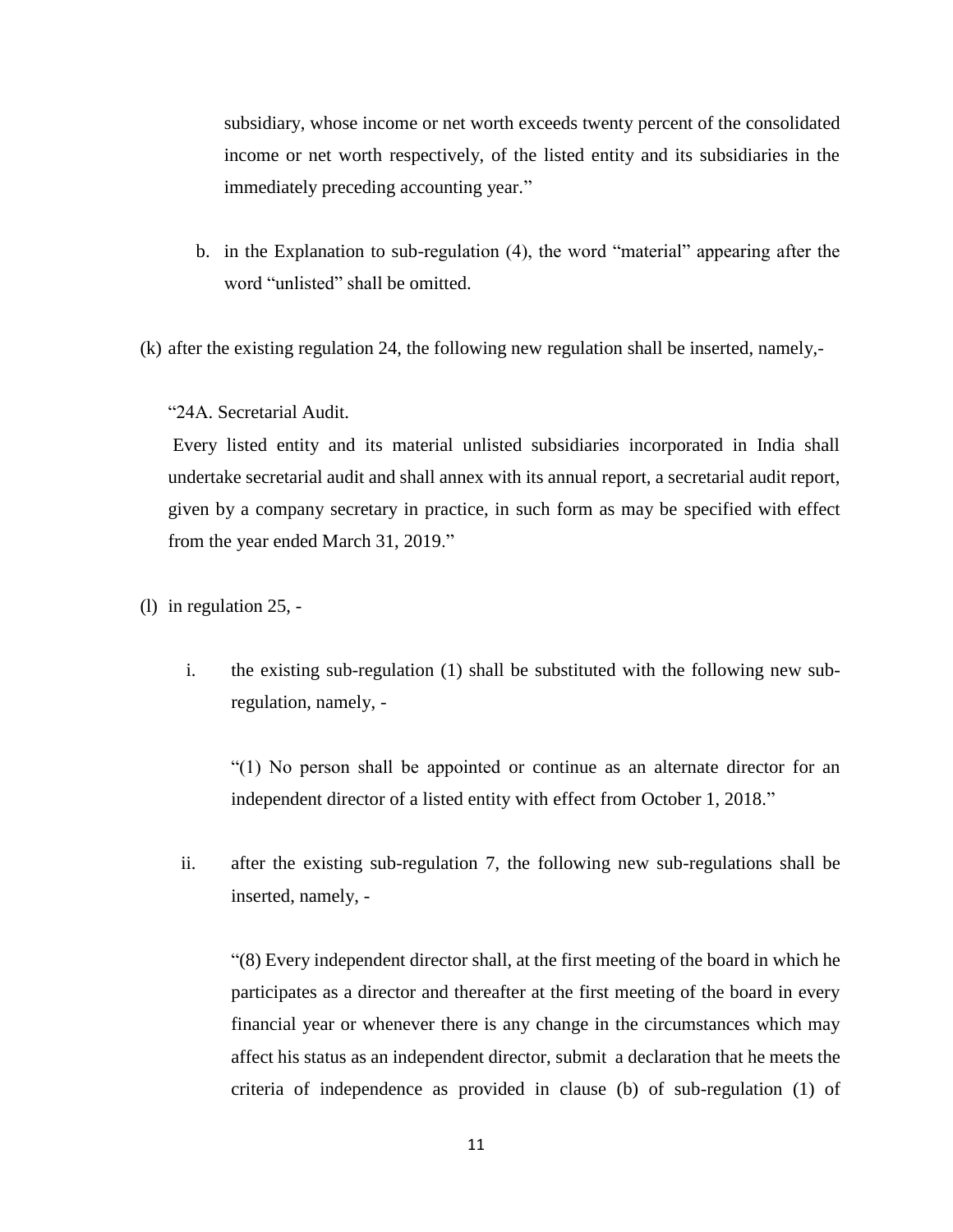regulation 16 and that he is not aware of any circumstance or situation, which exist or may be reasonably anticipated, that could impair or impact his ability to discharge his duties with an objective independent judgment and without any external influence.

(9) The board of directors of the listed entity shall take on record the declaration and confirmation submitted by the independent director under sub-regulation (8) after undertaking due assessment of the veracity of the same.

(10) With effect from October 1, 2018, the top 500 listed entities by market capitalization calculated as on March 31 of the preceding financial year, shall undertake Directors and Officers insurance ('D and O insurance') for all their independent directors of such quantum and for such risks as may be determined by its board of directors."

- (m) in regulation 29, in sub-regulation (1), in clause (f), the proviso thereto shall be omitted with effect from October 1, 2018.
- (n) in regulation 32, after the existing sub-regulation (7), the following new sub-regulation shall be inserted, namely, -

"(7A) Where an entity has raised funds through preferential allotment or qualified institutions placement, the listed entity shall disclose every year, the utilization of such funds during that year in its Annual Report until such funds are fully utilized."

- (o) in regulation 33, in sub-regulation (3),
	- i. in clause (b),
		- a. the word 'may' shall be replaced with the word 'shall' ;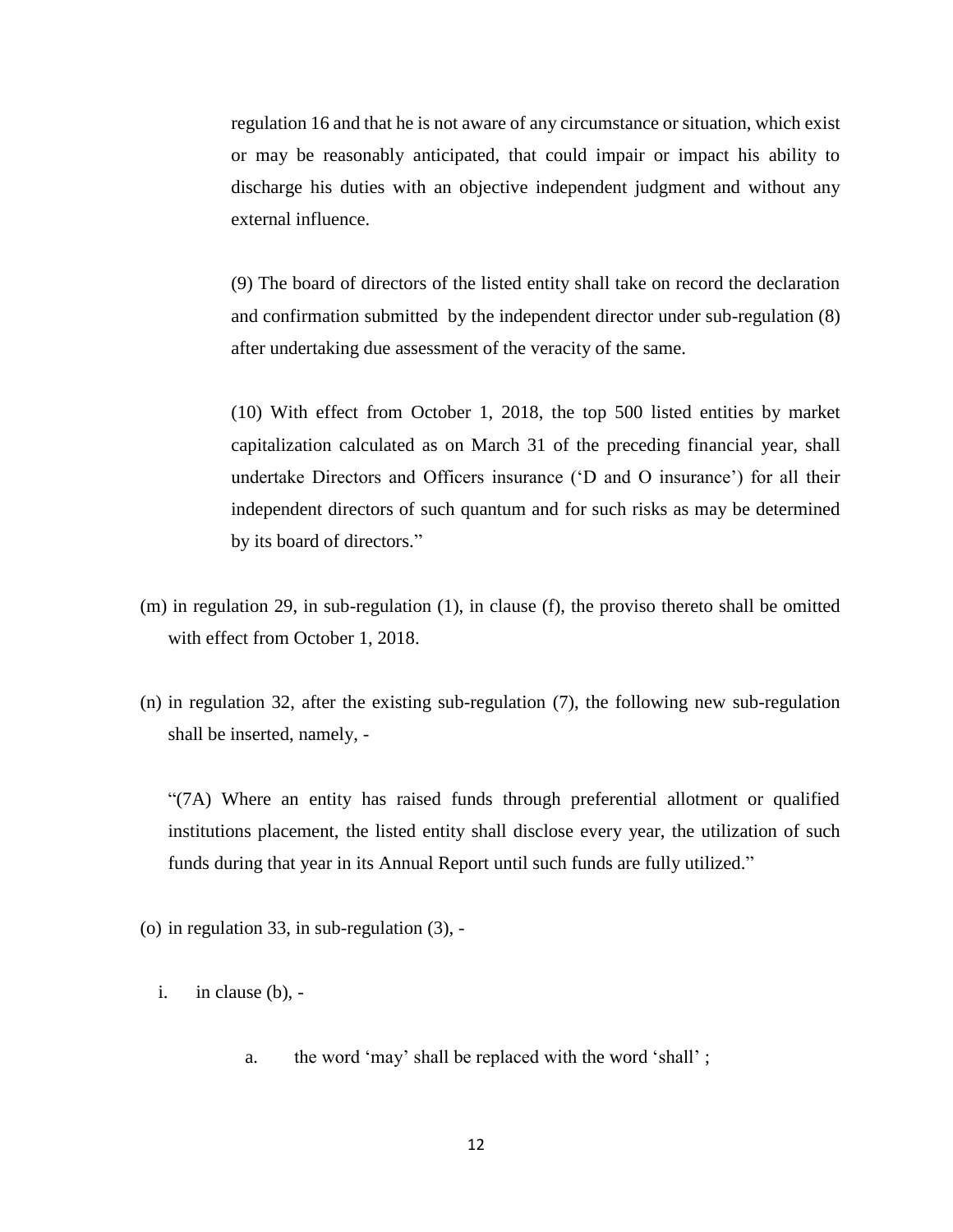- b. the words and symbol "subject to following:" shall be substituted with the symbol "."; and
- c. sub-clauses (i) and (ii) shall be omitted.
- ii. in clause (e), the words "or limited reviewed" shall be inserted after the words "audited" and before the words "financial results".
- iii. after the existing clause (f), the following new clauses shall be inserted, namely, -

"(g) The listed entity shall also submit as part of its standalone and consolidated financial results for the half year, by way of a note, statement of cash flows for the half-year.

(h) The listed entity shall ensure that, for the purposes of quarterly consolidated financial results, at least eighty percent of each of the consolidated revenue, assets and profits, respectively, shall have been subject to audit or in case of unaudited results, subjected to limited review.

(i) The listed entity shall disclose, in the results for the last quarter in the financial year, by way of a note, the aggregate effect of material adjustments made in the results of that quarter which pertain to earlier periods."

(p) in regulation 33, the following new sub-regulation shall be inserted, namely, -

"(8) The statutory auditor of a listed entity shall undertake a limited review of the audit of all the entities/ companies whose accounts are to be consolidated with the listed entity as per AS 21 in accordance with guidelines issued by the Board on this matter."

(q) in regulation 34, -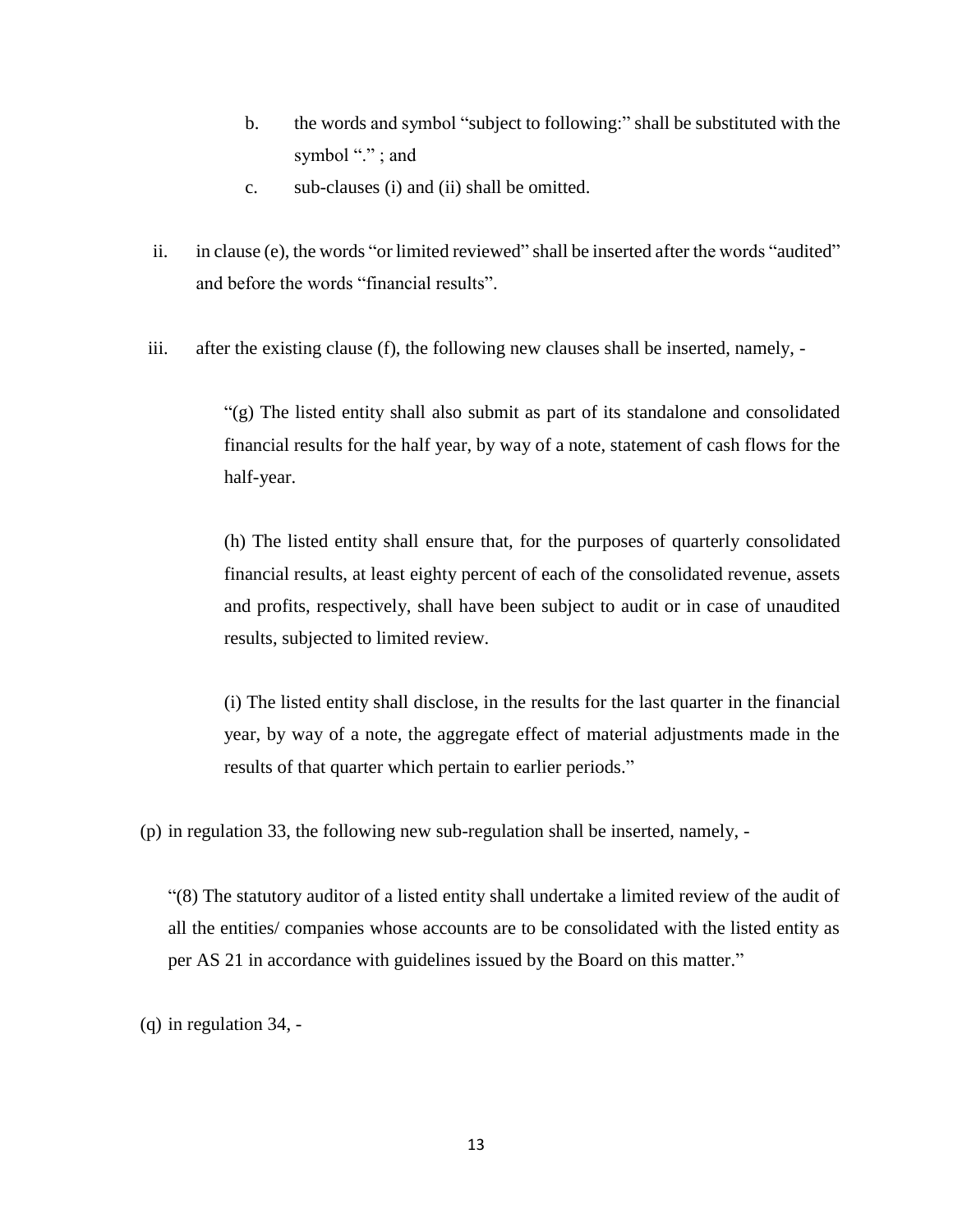i. the existing sub-regulation (1) shall be substituted with the following new subregulation, namely, -

"(1) The listed entity shall submit to the stock exchange and publish on its website-

(a) a copy of the annual report sent to the shareholders along with the notice of the annual general meeting not later than the day of commencement of dispatch to its shareholders;

(b) in the event of any changes to the annual report, the revised copy along with the details of and explanation for the changes shall be sent not later than 48 hours after the annual general meeting."

The amendment at clause (q) shall be applicable in respect of the Annual report filed for the year ended March 31, 2019 and thereafter.

(r) in regulation 36, -

i. in sub-regulation (1), in clause (a), the words " for the purpose" shall be omitted and the words "either with the listed entity or with any depository" shall be inserted.

The amendment at clause  $(r)(i)$  shall be applicable in respect of the Annual report filed for the year ended March 31, 2019 and thereafter.

ii. after the existing sub-regulation (3), the following new sub-regulations shall be inserted, namely, - "(4) The disclosures made by the listed entity with immediate effect from date of notification of these amendments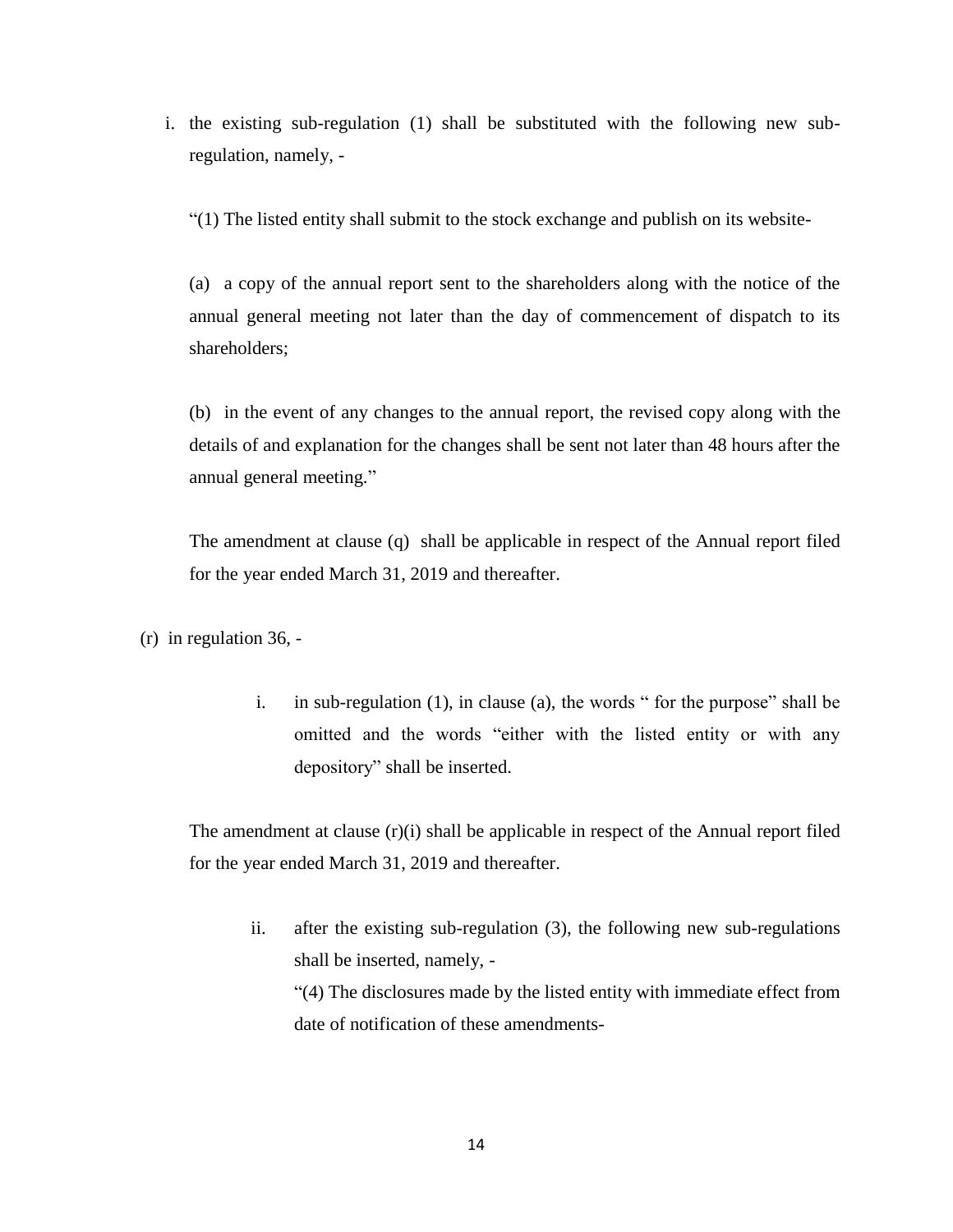(a) to the stock exchanges shall be in XBRL format in accordance with the guidelines specified by the stock exchanges from time to time; and

(b) to the stock exchanges and on its website, shall be in a format that allows users to find relevant information easily through a searching tool:

Provided that the requirement to make disclosures in searchable formats shall not apply in case there is a statutory requirement to make such disclosures in formats which may not be searchable, such as copies of scanned documents.

(5) The notice being sent to shareholders for an annual general meeting, where the statutory auditor(s) is/are proposed to be appointed/re-appointed shall include the following disclosures as a part of the explanatory statement to the notice:

(a) Proposed fees payable to the statutory auditor(s) along with terms of appointment and in case of a new auditor, any material change in the fee payable to such auditor from that paid to the outgoing auditor along with the rationale for such change;

(b) Basis of recommendation for appointment including the details in relation to and credentials of the statutory auditor(s) proposed to be appointed."

(s) in regulation 44, -

(i) the title 'Voting by shareholders' shall be replaced with the title 'Meetings of shareholders and voting' ; and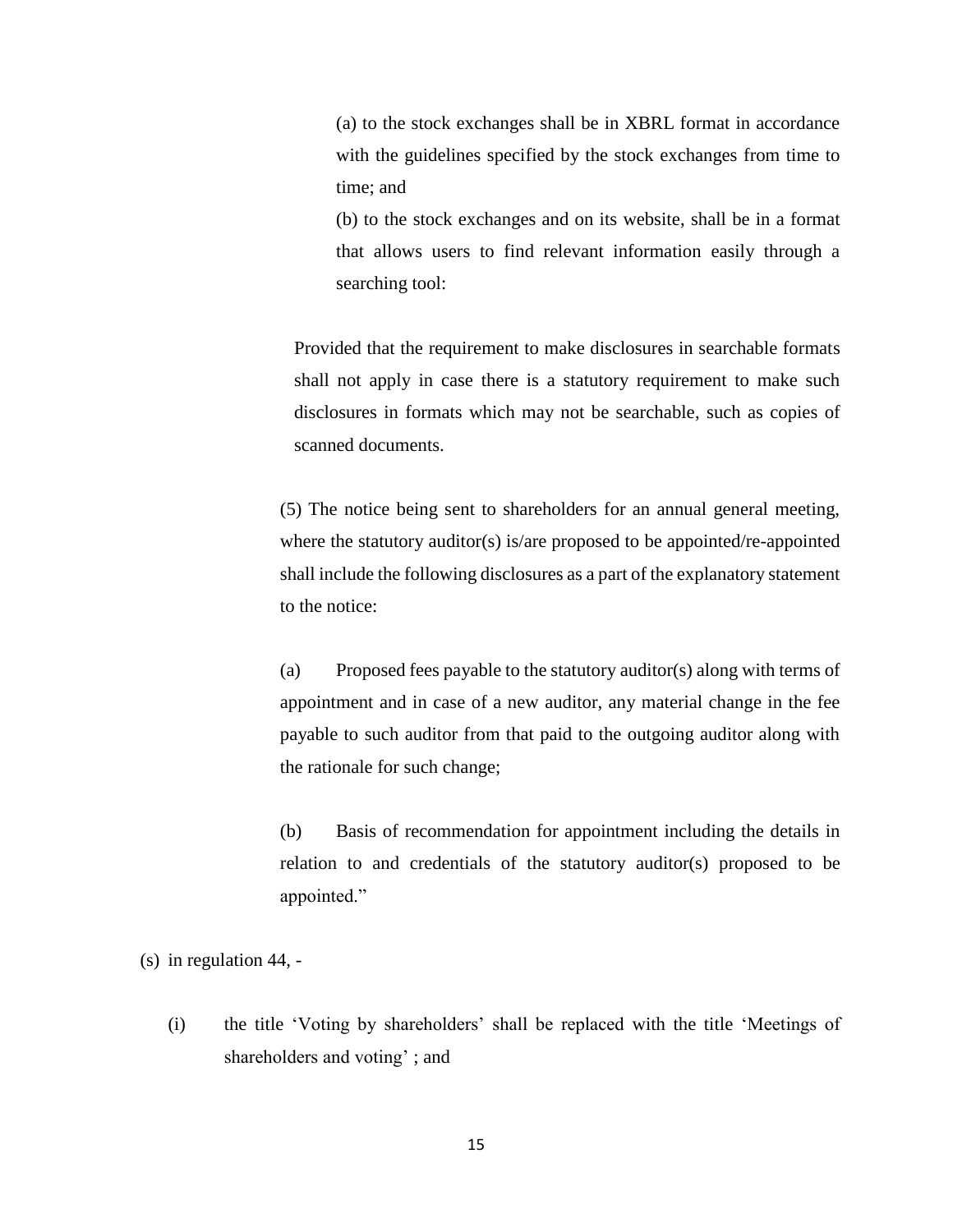(ii) after the existing sub-regulation (4), the following new sub-regulations (5) and (6) shall be inserted, namely, -

"(5) The top 100 listed entities by market capitalization, determined as on March 31<sup>st</sup> of every financial year, shall hold their annual general meetings within a period of five months from the date of closing of the financial year.

(6) The top 100 listed entities shall provide one-way live webcast of the proceedings of the annual general meetings.

Explanation: The top 100 entities shall be determined on the basis of market capitalisation, as at the end of the immediate previous financial year."

- (t) in regulation 46, in sub-regulation  $(2)$ ,
	- i. for the words "on its website", the words "under a separate section on its website" shall be substituted;
	- ii. after the existing clause (q), the following new clauses shall be inserted, namely, -

"(r) With effect from October 1, 2018, all credit ratings obtained by the entity for all its outstanding instruments, updated immediately as and when there is any revision in any of the ratings.

(s) separate audited financial statements of each subsidiary of the listed entity in respect of a relevant financial year, uploaded at least 21 days prior to the date of the annual general meeting which has been called to inter alia consider accounts of that financial year."

<sup>(</sup>u) in Schedule II, -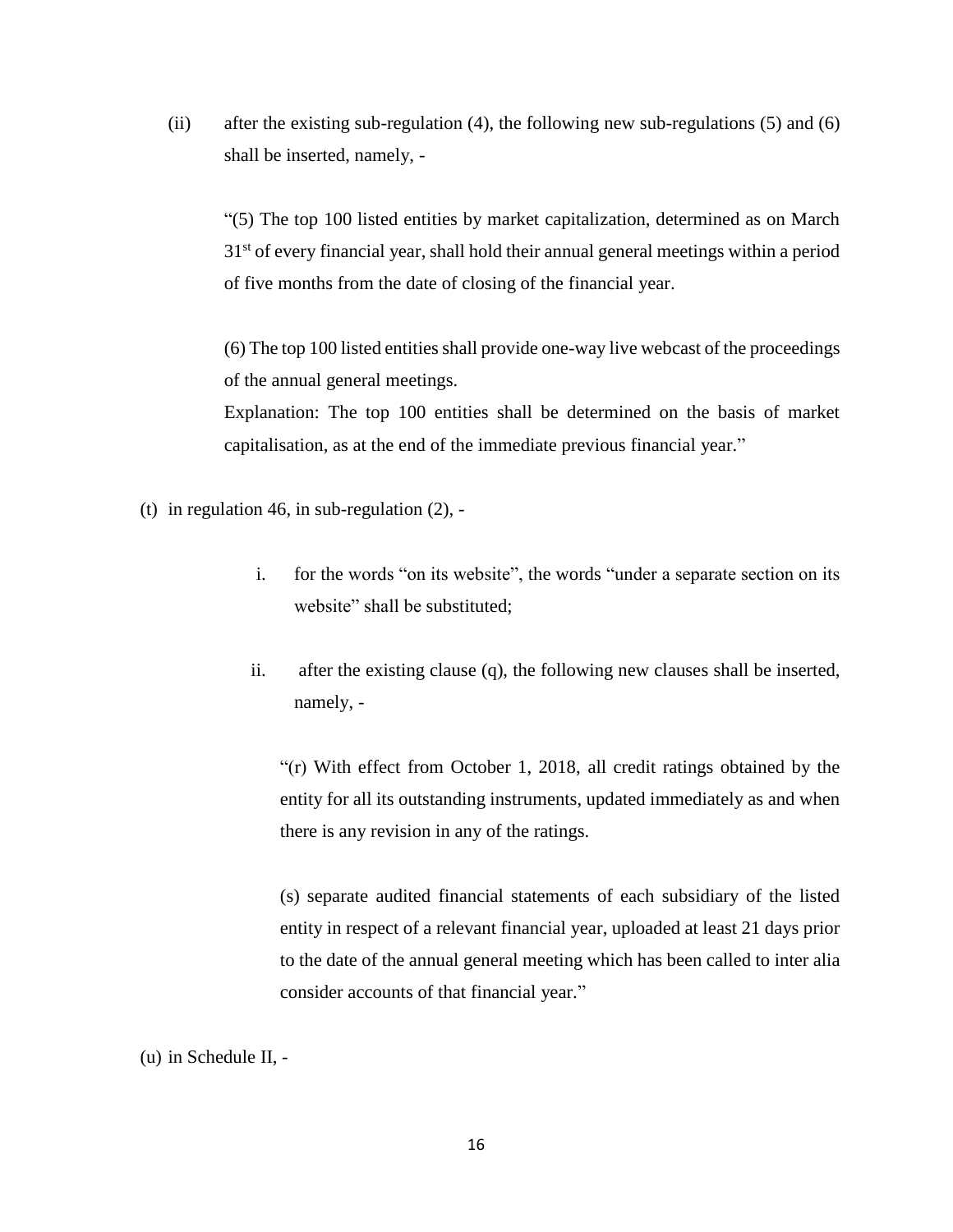a. in Part C, in clause A, after the existing sub-clause (20), the following new subclause shall be inserted, namely, -

"(21) reviewing the utilization of loans and/ or advances from/investment by the holding company in the subsidiary exceeding rupees 100 crore or 10% of the asset size of the subsidiary, whichever is lower including existing loans / advances / investments existing as on the date of coming into force of this provision."

b. in Part D, -

i. in clause A, after the existing sub-clause (5), the following new sub-clause shall be inserted, namely, -

"(6) recommend to the board, all remuneration, in whatever form, payable to senior management."

ii. the contents under clause B shall be substituted with the following new provisions, namely, -

"The role of the committee shall *inter-alia* include the following:

(1) Resolving the grievances of the security holders of the listed entity including complaints related to transfer/transmission of shares, non-receipt of annual report, non-receipt of declared dividends, issue of new/duplicate certificates, general meetings etc.

(2) Review of measures taken for effective exercise of voting rights by shareholders.

(3) Review of adherence to the service standards adopted by the listed entity in respect of various services being rendered by the Registrar & Share Transfer Agent.

(4) Review of the various measures and initiatives taken by the listed entity for reducing the quantum of unclaimed dividends and ensuring timely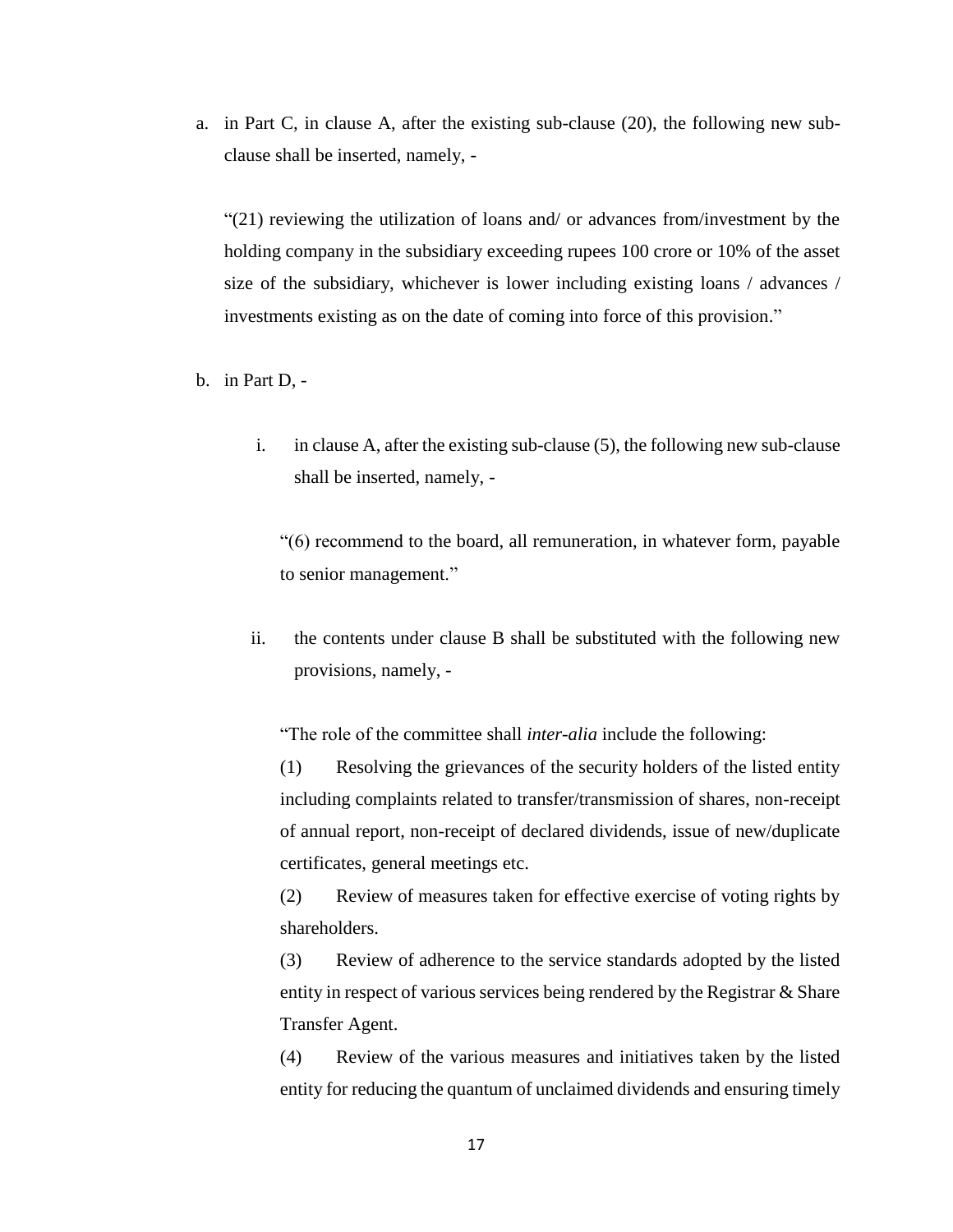receipt of dividend warrants/annual reports/statutory notices by the shareholders of the company."

c. in Part E, clause D shall be omitted.

The amendment in clause c. above shall come into effect from April 1, 2020.

(v) in Schedule III, in Part A, under the Clause A dealing with 'Events which shall be disclosed without any application of the guidelines for materiality as specified in sub-regulation (4) of Regulation (30)', after the existing sub-clause 7, the following new sub-clauses shall be inserted, namely, -

"(7A) In case of resignation of the auditor of the listed entity, detailed reasons for resignation of auditor, as given by the said auditor, shall be disclosed by the listed entities to the stock exchanges as soon as possible but not later than twenty four hours of receipt of such reasons from the auditor.

(7B) Resignation of auditor including reasons for resignation: In case of resignation of an independent director of the listed entity, within seven days from the date of resignation, the following disclosures shall be made to the stock exchanges by the listed entities:

- i. Detailed reasons for the resignation of independent directors as given by the said director shall be disclosed by the listed entities to the stock exchanges.
- ii. The independent director shall, along with the detailed reasons, also provide a confirmation that there is no other material reasons other than those provided.
- iii. The confirmation as provided by the independent director above shall also be disclosed by the listed entities to the stock exchanges along with the detailed reasons as specified in sub-clause (i) above."
- (w)in Schedule IV, in Part A, in clause BB, the existing sub-clauses (i) and (ii) thereunder shall be substituted with the following, namely,-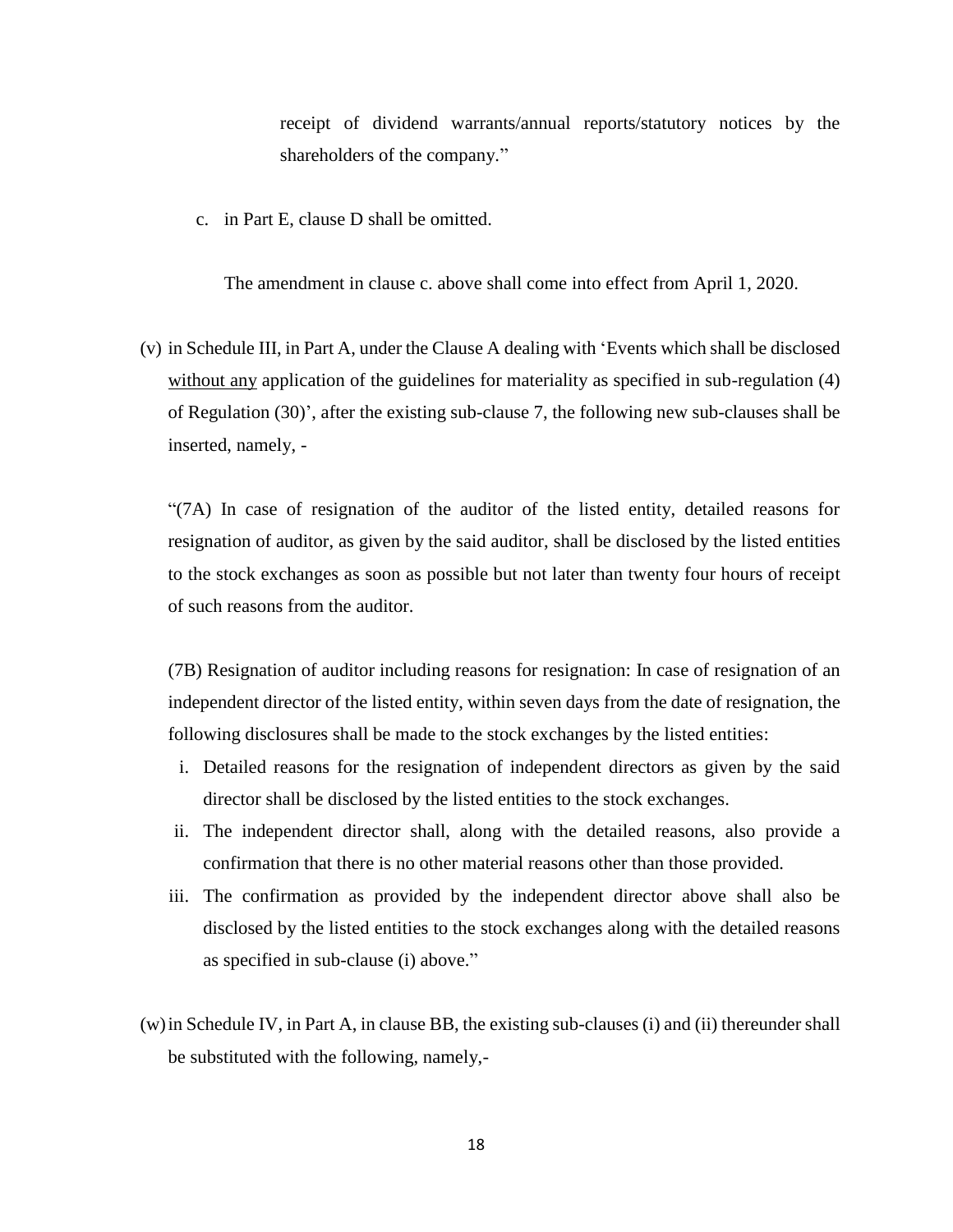"i. The management shall mandatorily make an estimate which the auditor shall review and report accordingly.

ii. Notwithstanding the above, the management may be permitted to not provide estimate on matters like going concerns or *sub-judice* matters; in which case, the management shall provide the reasons and the auditor shall review the same and report accordingly."

(x) in Schedule V, -

a. in Part A dealing with 'Related Party Disclosure', after the existing clause 2, the following new clause shall be inserted, namely,-

"(2A) Disclosures of transactions of the listed entity with any person or entity belonging to the promoter/promoter group which hold(s) 10% or more shareholding in the listed entity, in the format prescribed in the relevant accounting standards for annual results."

b. in Part B dealing with 'Management Discussion and Analysis', in clause 1, after the existing sub-clause (h), the following new sub-clauses shall be inserted, namely,-

"(i) details of significant changes (i.e. change of 25% or more as compared to the immediately previous financial year) in key financial ratios, along with detailed explanations therefor, including:

- (i) Debtors Turnover
- (ii) Inventory Turnover
- (iii) Interest Coverage Ratio
- (iv) Current Ratio
- (v) Debt Equity Ratio
- (vi) Operating Profit Margin (%)
- (vii) Net Profit Margin (%)

or sector-specific equivalent ratios, as applicable.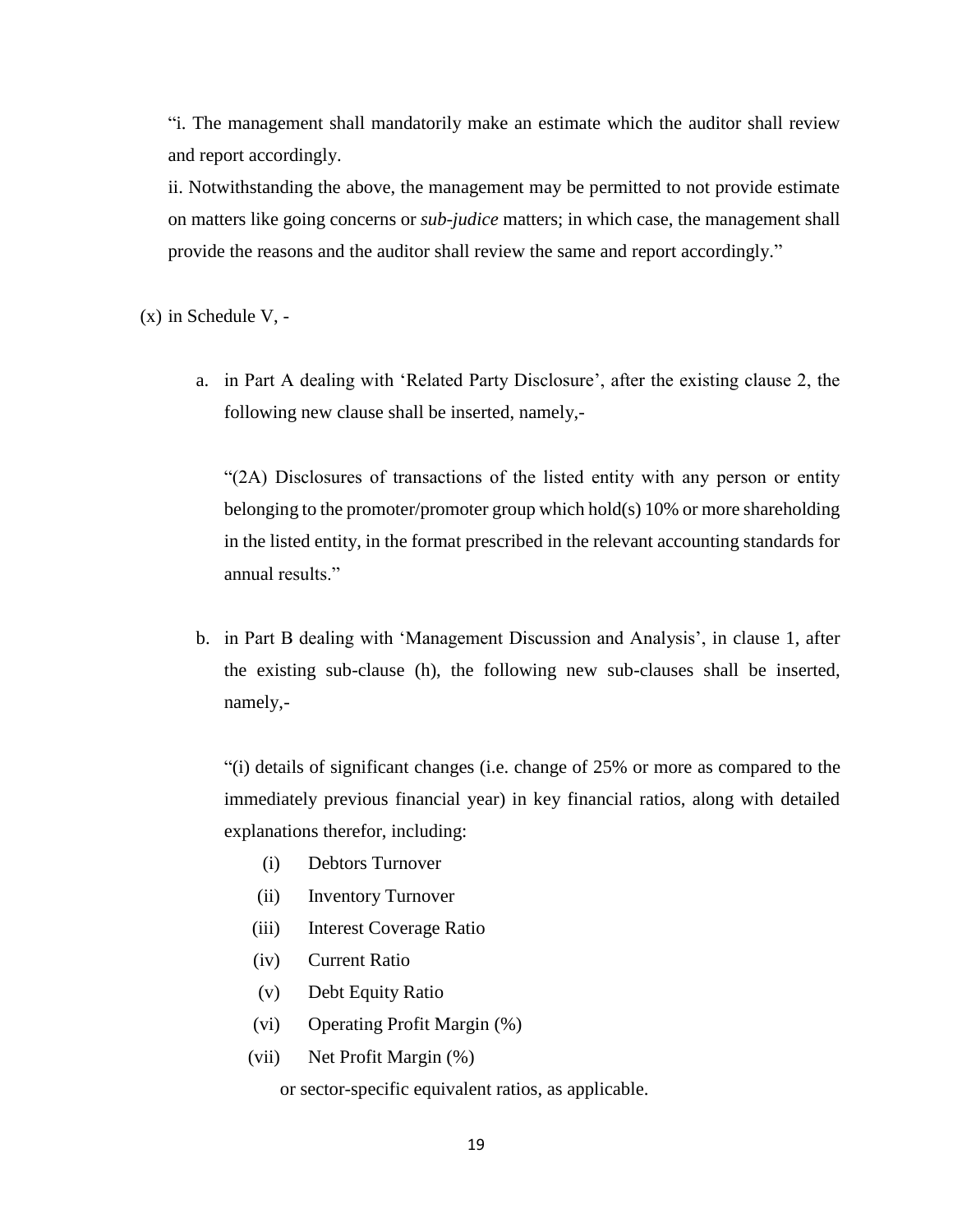(j) details of any change in Return on Net Worth as compared to the immediately previous financial year along with a detailed explanation thereof."

- c. in Part C dealing with 'Corporate Governance Report',
	- i. in clause (2),
		- 1. in sub-clause (c), after the word "chairperson", the symbol and words ", and with effect from the Annual Report for the year ended 31st March 2019, including separately the names of the listed entities where the person is a director and the category of directorship" shall be inserted.
		- 2. after the existing sub-clause (g), the following new sub-clauses shall be inserted, namely, -

"(h) A chart or a matrix setting out the skills/expertise/competence of the board of directors specifying the following:

- (i) With effect from the financial year ending March 31, 2019, the list of core skills/expertise/competencies identified by the board of directors as required in the context of its business(es) and sector(s) for it to function effectively and those actually available with the board; and
- (ii) With effect from the financial year ended March 31, 2020, the names of directors who have such skills / expertise / competence

(i) confirmation that in the opinion of the board, the independent directors fulfill the conditions specified in these regulations and are independent of the management.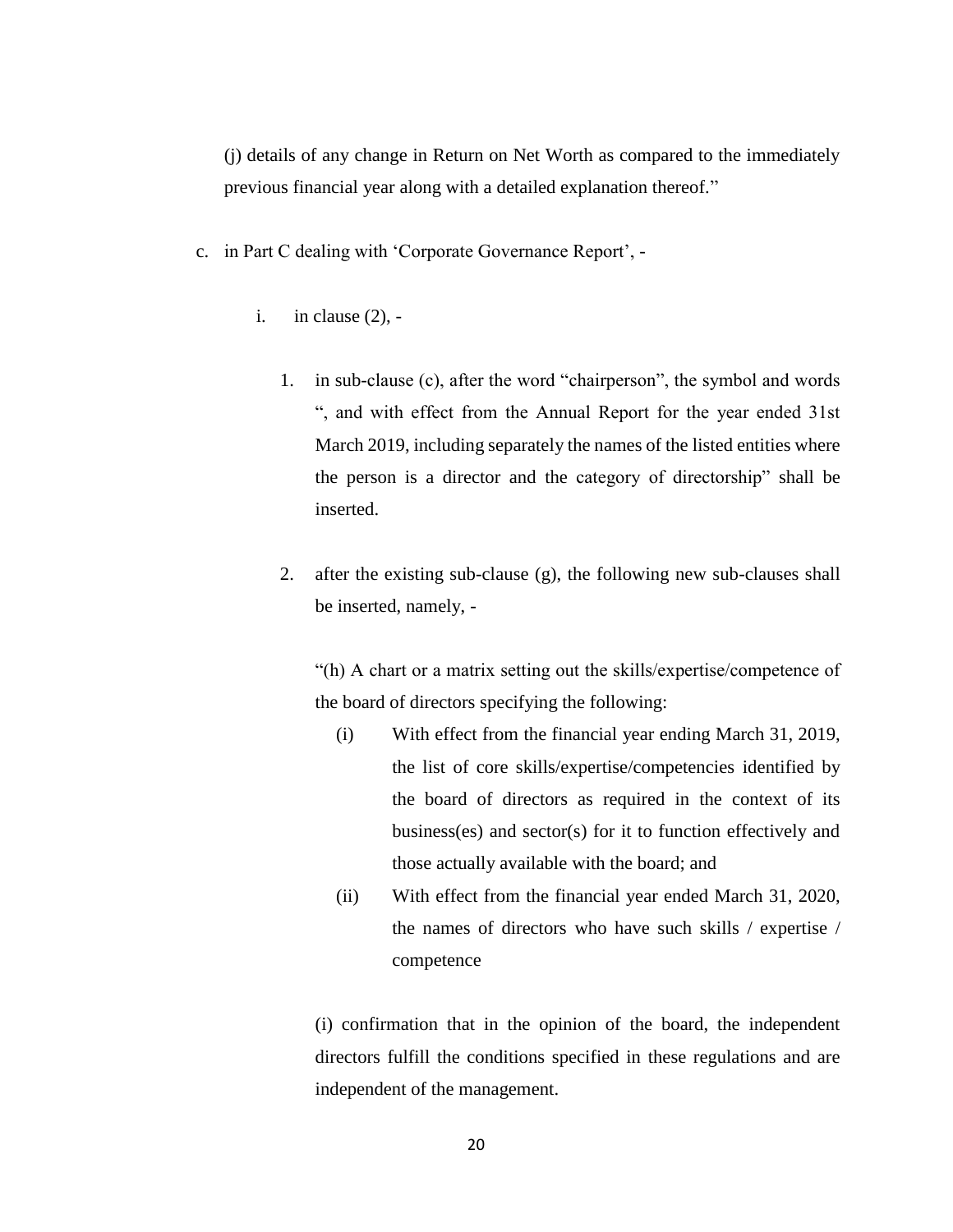(j) detailed reasons for the resignation of an independent director who resigns before the expiry of his tenure along with a confirmation by such director that there are no other material reasons other than those provided."

ii. in clause (9), after the existing sub-clause (p), the following new subclause shall be inserted, namely, -

"q) list of all credit ratings obtained by the entity along with any revisions thereto during the relevant financial year, for all debt instruments of such entity or any fixed deposit programme or any scheme or proposal of the listed entity involving mobilization of funds, whether in India or abroad."

iii. in clause (10), after the existing sub-clause (g), the following new subclauses shall be inserted, namely, -

"(h) Details of utilization of funds raised through preferential allotment or qualified institutions placement as specified under Regulation 32 (7A). (i) a certificate from a company secretary in practice that none of the directors on the board of the company have been debarred or disqualified from being appointed or continuing as directors of companies by the Board/Ministry of Corporate Affairs or any such statutory authority.

(j) where the board had not accepted any recommendation of any committee of the board which is mandatorily required, in the relevant financial year, the same to be disclosed along with reasons thereof:

Provided that the clause shall only apply where recommendation of / submission by the committee is required for the approval of the Board of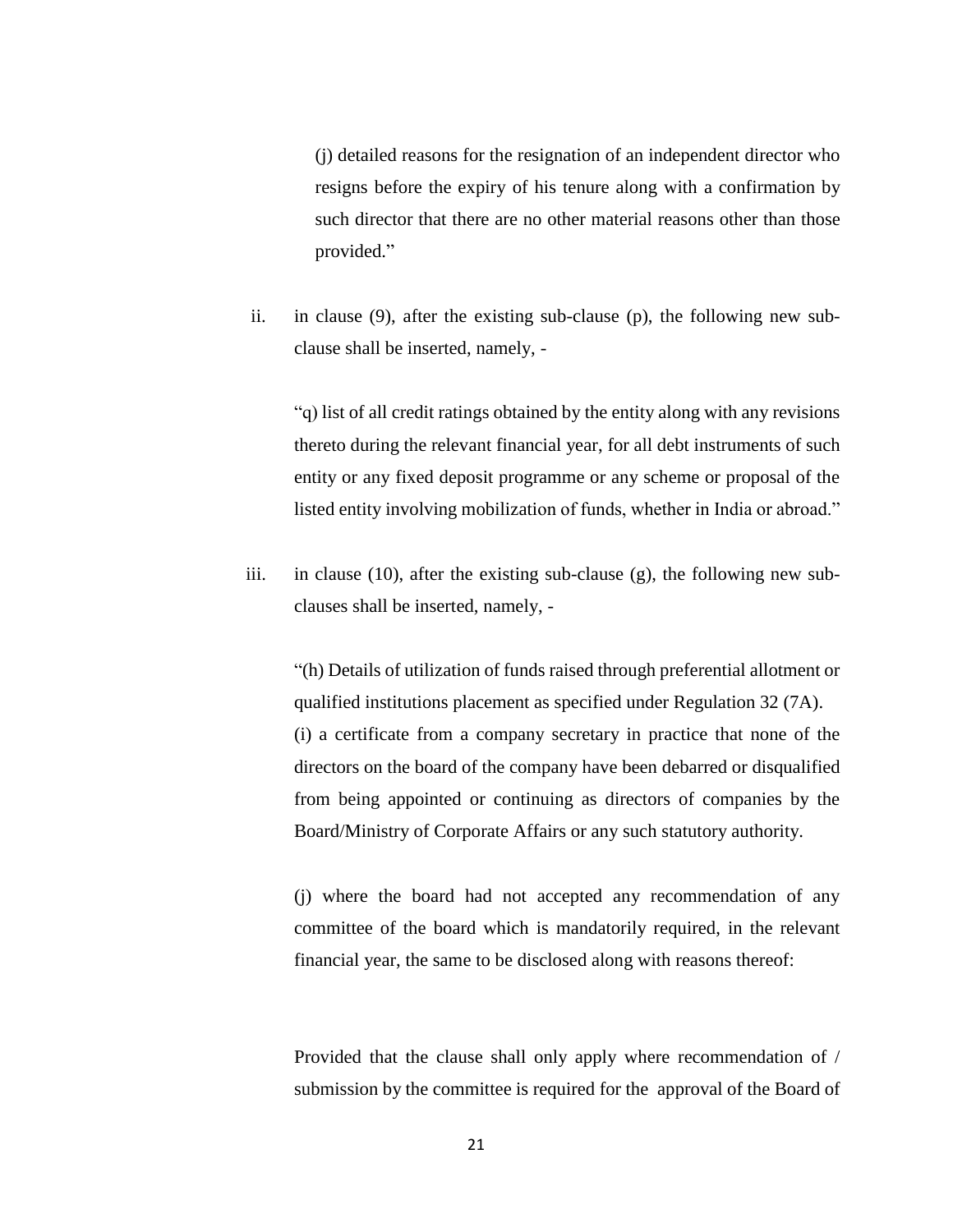Directors and shall not apply where prior approval of the relevant committee is required for undertaking any transaction under these Regulations.

(k) total fees for all services paid by the listed entity and its subsidiaries, on a consolidated basis, to the statutory auditor and all entities in the network firm/network entity of which the statutory auditor is a part."

Save as specified otherwise, the amendments to Schedule V shall be applicable in respect of Annual reports filed for the year ended March 31, 2019 and thereafter.

Sd/-

## **AJAY TYAGI CHAIRMAN SECURITIES AND EXCHANGE BOARD OF INDIA**

### **Footnote**:

- 1. The Securities and Exchange Board of India (Listing Obligations and Disclosure Requirements) Regulations, 2015 were published in the Gazette of India on  $2<sup>nd</sup>$ September 2015 vide No. SEBI/LAD-NRO/GN/2015-16/013.
- 2. The Securities and Exchange Board of India (Listing Obligations and Disclosure Requirements) Regulations, 2015, were subsequently amended on:
	- a) December 22, 2015 by the Securities and Exchange Board of India (Listing Obligations and Disclosure Requirements) (Amendment) Regulations, 2015 vide notification no. SEBI/LAD-NRO/GN/2015-16/27.
	- b) May 25, 2016 by Securities and Exchange Board of India (Listing Obligations and Disclosure Requirements) (Amendment) Regulations, 2016 vide notification no. SEBI/LAD-NRO/GN/ 2016-17/001.